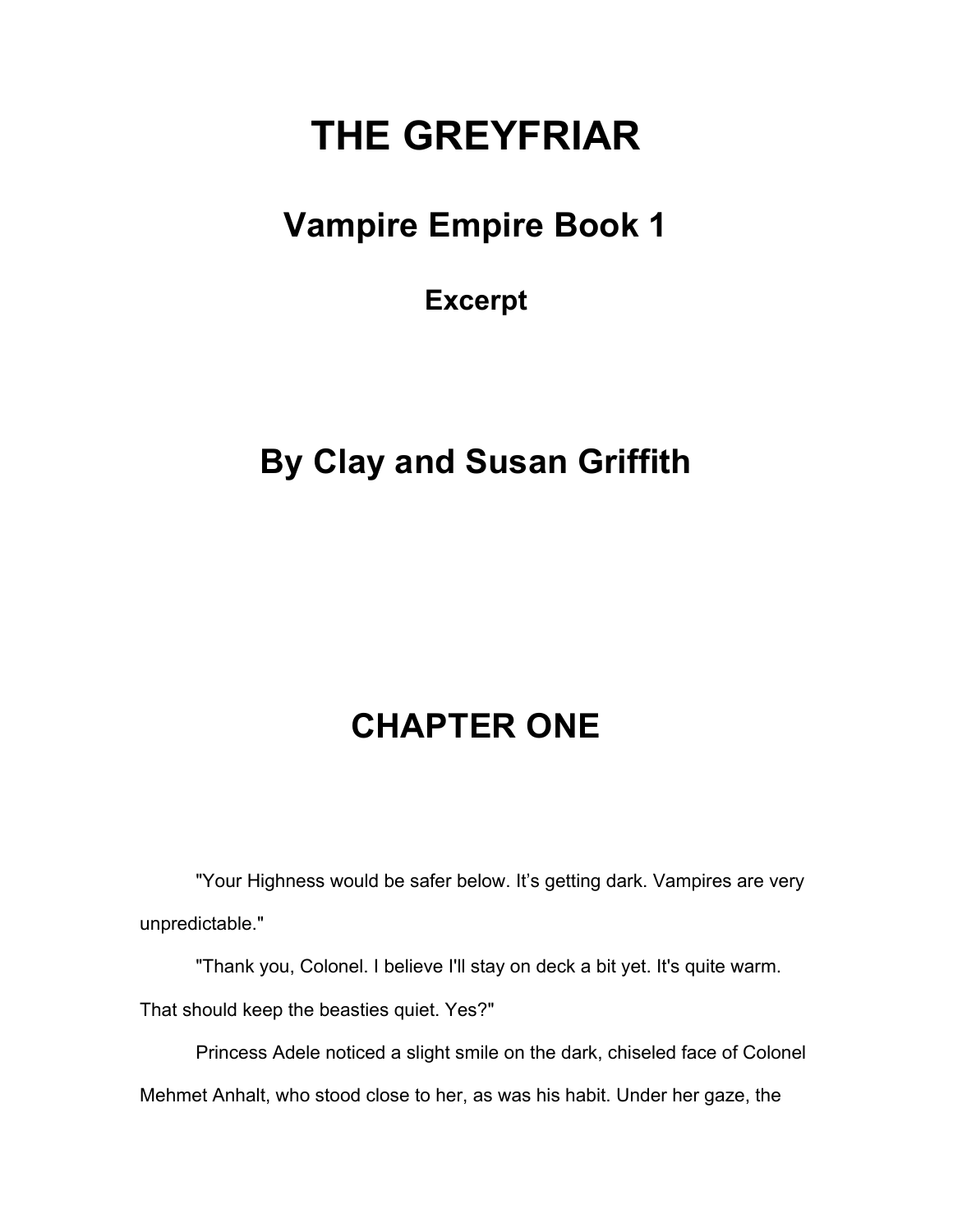short but powerfully built Gurkha officer covered his bemusement by clearing his throat and offering his brass telescope. "In that case, Your Highness, would you care to have a look?"

"Yes, I should. Thank you, Colonel Anhalt." Adele crossed the quarterdeck of HMS *Ptolemy* and leapt with girlish pleasure down three steps to the ship's waist. A crowd of redjackets from her household guard parted to make a path to the port rail. A stiff breeze rolled the heavy skirt around her calves and whipped the ends of the scarf that struggled to restrain her long auburn curls.

Adele snapped open the telescope and steadied her booted feet expertly against the airship's sway. The distant clouds were turning brilliant orange and bruise purple in the darkening eastern sky. Five miles off the port beam Adele spotted two figures floating silhouetted in midair.

Vampires.

The young princess felt a delicious thrill spread through her. Vampire cadavers were displayed occasionally in the streets of her home, Alexandria, and she had even viewed the purported preserved head of the clan chief of Vienna, but she had seen only a few living specimens in her days. These two lay spreadeagle on the air, vibrating in the drafts that buffeted their nearly weightless frames.

Adele felt a tingle of horror when one turned its head and, she thought, stared at her, looking in her eye with its cold glare. She closed the glass with a sharp breath, going pale. Frustration swept through her that the creature should startle her so. It was not as if the beast had truly been looking at her. It merely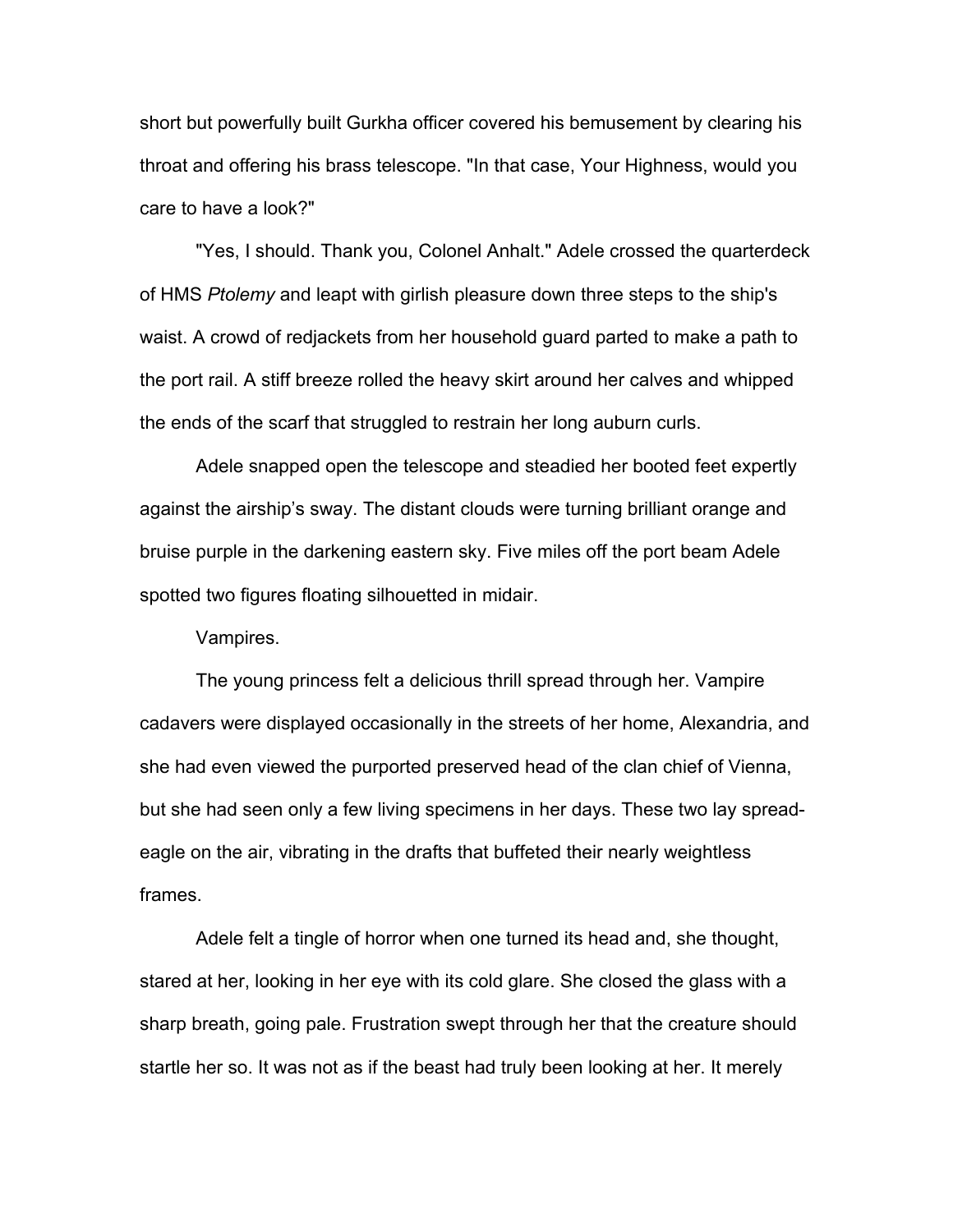had looked toward the ship. Struggling to regain her composure in front of her guardsmen, she resumed strolling the quarterdeck.

A young boy suddenly exploded up out of the main hatch. His face was red from the exertion of racing up the companionways, as indeed he raced everywhere he went. He was barely twelve years old and still round-faced as a baby, with darker hair than Adele's, cropped short. A flowing striped cotton Bedouin robe over breeches and sandals made him look like a ragamuffin from the alleys of Cairo.

He scampered to Adele's side, shouting, "I heard there are two of them out there!

Princess Adele cut a very different figure from her wild younger brother, Simon. She was the heir, the future empress, and her very proper traveling garb was chosen for reasons of state. Today she wore a heavy cotton shirt, a leather jacket with a Persian sash, and a long velveteen skirt covering high leather boots. In the sash, she had her prized weapon, a jewel-hilted khukri, a broadbladed dagger that had been a gift from her mother. More, it was a Fahrenheit blade, with chemical additives in the scabbard that gave the steel an intense chemical heat when exposed to air, making it more destructive than a normal blade.

The blade was not all Adele had received from her Persian mother. A light veil wrapped her head and shoulders to protect her against the sun and wind. Unlike her brother's red-cheeked visage that he got from their father, Emperor Constantine II, Adele had olive skin and the distinctive nose of the late empress.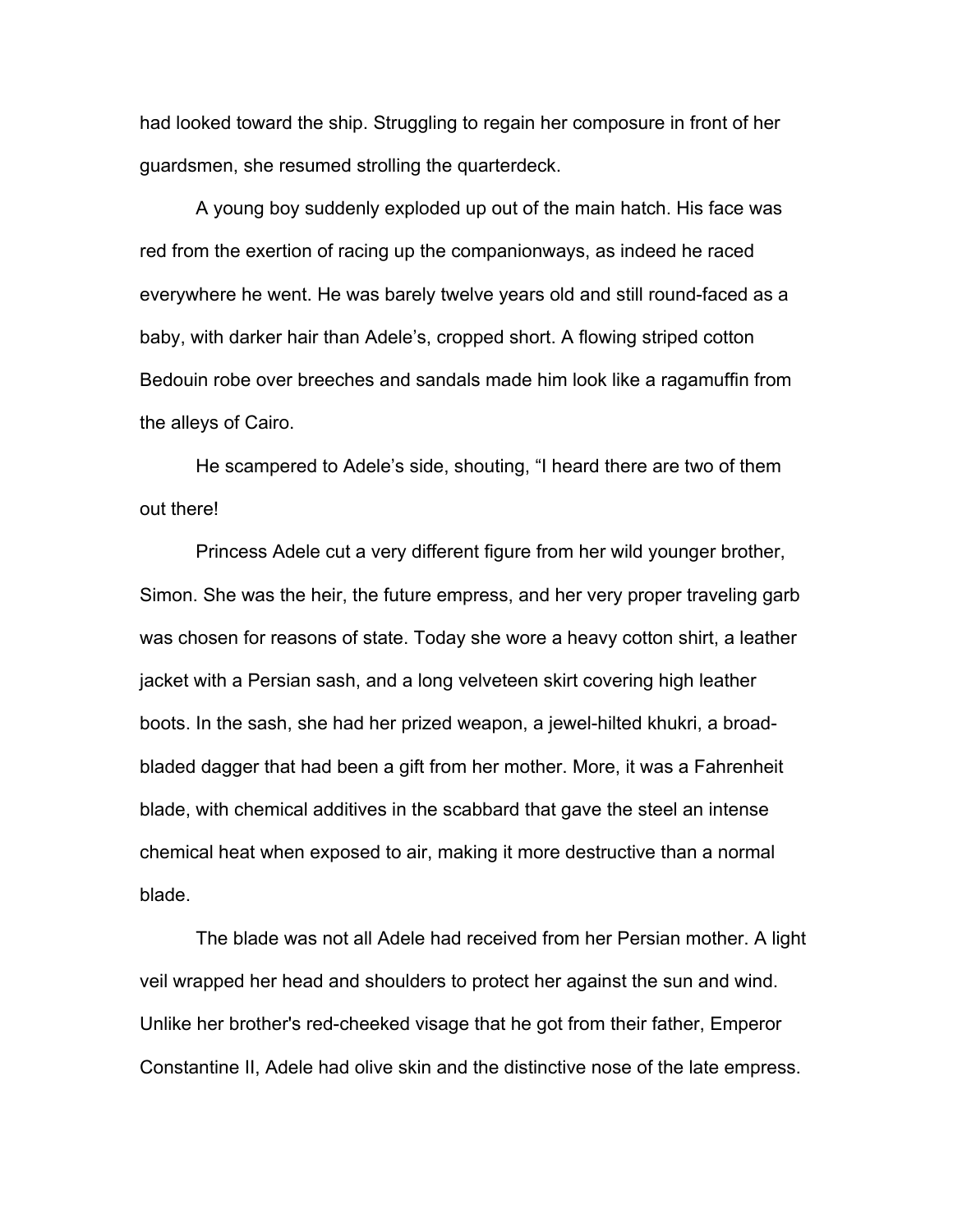Her appearance was a subject of murmured derision among the northernfeatured courtiers who dominated the imperial court in Alexandria.

"They're very far away, Simon." Adele put an arm around her brother's shoulders. While two lone vampires posed little threat to a heavily armed *Ptolemy*, she still would have preferred her brother locked safely below.

Prince Simon looked disappointed. "Can I look at the vampires, Colonel Anhalt?"

"*May* I look at the vampires," Princess Adele corrected with a light cuff to the boy's shoulder.

Anhalt was perspiring in his tightly buttoned uniform. "Unfortunately it's grown too dark for observation, Prince Simon. And *Khartoum* has blocked our view." He bowed stiffly to the eager prince, indicating a thirty-two-gun frigate maneuvering through the gathering clouds four miles off the port quarter. HMS *Cape Town*, *Mandalay*, and *Giza* were putting on or taking off sail, struggling to answer the signals to form the nightly cordon around the flagship.

"And you've seen vampires before," Adele argued to Simon.

"So?" The boy craned his neck, straining to peer into the east through the billowing sails of *Khartoum*. "It's probably the most interesting thing that will happen on this trip."

Adele noticed a stony glare on Colonel Anhalt's face as he looked in the direction of the vampires. It was unusually harsh and uncharacteristic of the man.

"Something, Colonel?" she asked, handing the spyglass back to him.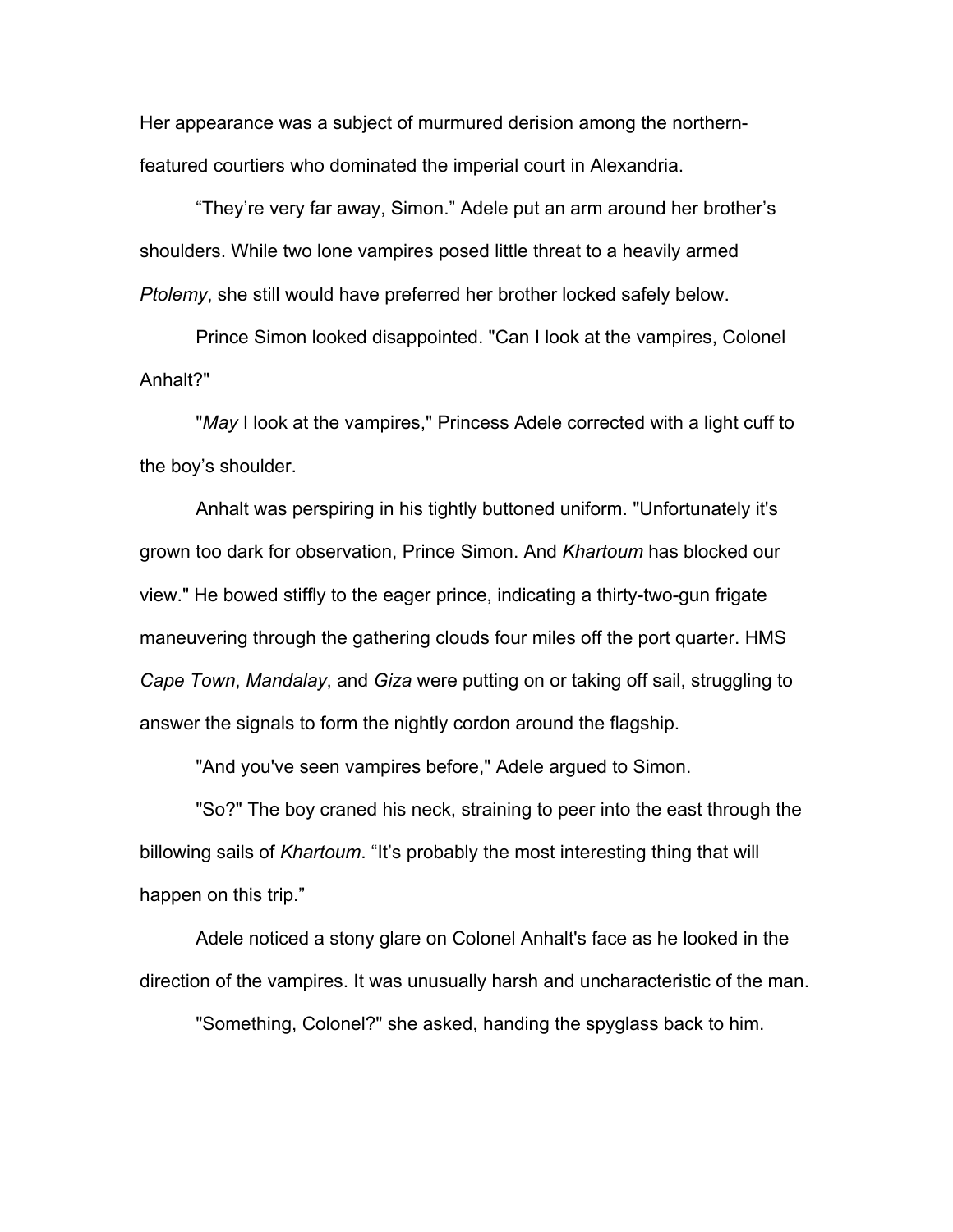The Gurkha blinked in surprise, then flushed with embarrassment. He studied his polished boots. "No, Highness. Nothing."

"Your expression said otherwise." She stepped closer to him. "Feel free. Have I done something wrong?"

The colonel looked up suddenly, mouth agape. "No! I would never never—"

"Easy, Colonel." Adele smiled warmly and laid a hand on his forearm. "You merely looked angry. Is there something wrong?"

He wrestled with his thoughts for a moment, and then said, "Forgive my bluntness, Your Highness, but I think it unwise to send you so far north on tour." Adele nodded in consideration.

Anhalt continued. "And to send both heirs. I don't know what the court was thinking. It's irrational."

"Politics aren't always a matter of the most rational path. I am happy to be here, forging goodwill." Adele, in fact, was thrilled to be away from Alexandria, on board this tossing ship. The alternative was to be at home, immersed in court tedium. When Lord Kelvin, the prime minister, had suggested the tour, Adele had leapt at the opportunity. But she couldn't just make the argument that she enjoyed the adventure. There was a purpose, and it was one that was important to her aside from escape. "It's imperative that the independent city-states on the frontier, such as Marseille, see the future empress of Equatoria. The connections I can make on this tour could be very helpful. There is a war coming."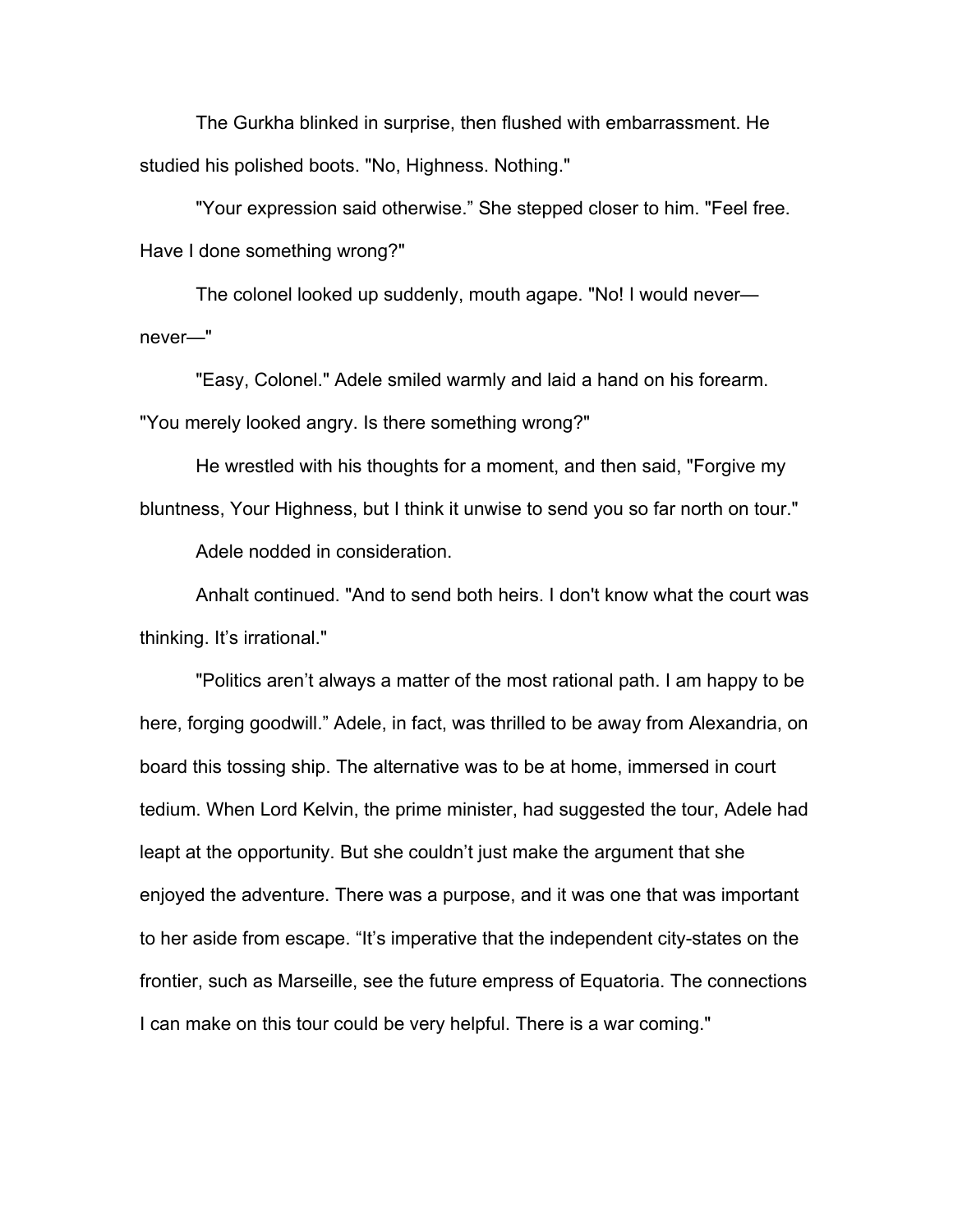This was a fact both Adele and Colonel Anhalt knew well. Within a year, conflict would begin that would reshape the world in blood. Adele was no warmonger, but she knew the fight was necessary.

It had been 150 years since the vampires rose. The monsters had lurked quietly among humanity from the beginning of time, but one dark winter night in 1870 they came en masse intent on subjugating human society. It was not known why they chose that moment to attack. Perhaps a great leader had inspired them. Perhaps they sensed a particular weakness in human culture as it teetered between faith and science. And clearly, humans were not prepared; they were taken totally by surprise. Most people had even given up their beliefs in the existence of such creatures as vampires.

The vampires struck at the hearts of the Great Powers of Europe, America, and Asia. They decapitated governments and armies as well as destroying communication and transportation. Order was replaced by horror, panic, and collapse. Within two years, the great industrial societies of the north were cadavers and the vampire clans divided the old world between themselves.

At that time, no one had understood the true nature of the vampires. Few enough did, even today. Adele, however, had the benefit of the dons of the Imperial Academy of Sciences in Alexandria to teach her what was known, or thought was known, of the biology and culture of humanity's greatest enemy. Myths about these creatures had grown up over the centuries—myths that were based on truths, but not the truth. Vampires were far more dangerous than the old legends could have imagined.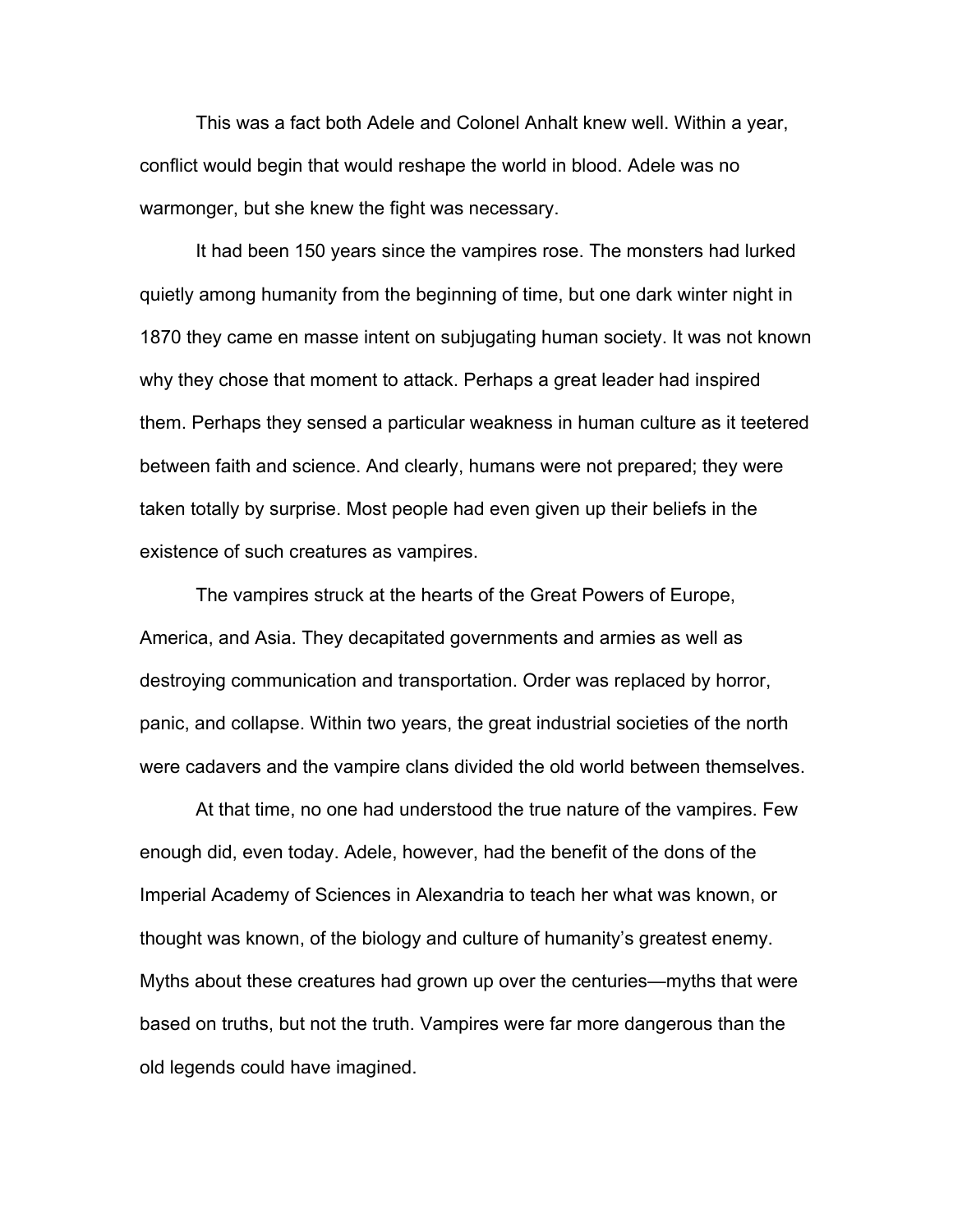Most respected men of science stated with certainty that vampires were not the resurrected corpses of humans. The creatures were now classed as a parasitic species that thrived on human blood, and they had been categorized *Homo nosferatii*. Vampires and humans had disturbingly similar anatomies and physiologies, except that vampires had sharper teeth, retractable clawlike fingernails, and eyes acutely adapted to nocturnal hunting. Four of their five senses were magnificent; sight, smell, hearing, and taste were well beyond the level of a dog or cat. However, vampires had a stunted sense of touch, making it difficult for them to manipulate objects or use simple tools. Anatomy lessons conducted in the gaslit chambers beneath the Imperial Academy of Sciences in Alexandria had demonstrated that vampires seemed to feel no pain and rapidly healed from even the most horrific wounds.

It had never been demonstrated convincingly that vampires created new vampires by infecting humans. Scholars debated with great vigor how, or even if, vampires propagated. There were many theories, but the current dominant belief among the learned was that the creatures lived forever and that there were as many now as there had ever been or would ever be.

Vampires had never been seen to transform into bats or wolves, but they could travel on the wind by amazing control over their density, which was not yet fully understood. Specimens rarely lived long enough in captivity for satisfying experimentation. Sunlight did not turn them to dust, but they were pathologically susceptible to heat, which made them weak and lethargic. Hence, their tendency to come out at night and haunt northern climes.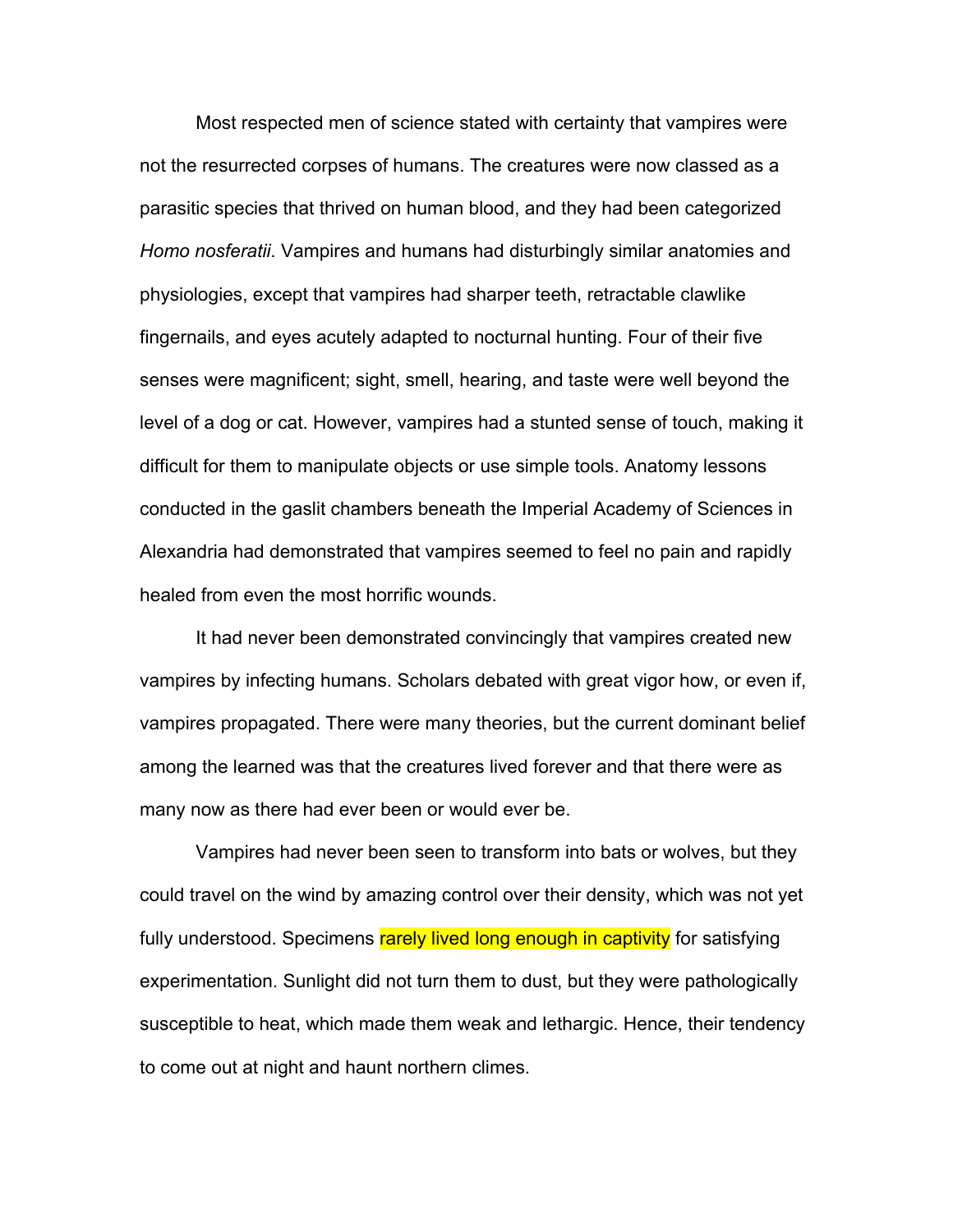Certainly none of this latest scientific knowledge had been available to the terrified victims of the Great Killing in 1870. After those attacks, hundreds of thousands of humans had fled south toward the equator, where they sought refuge in colonial possessions and fought savagely for land in a great frenzy of cultural collapse and coalition. Eventually the shell-shocked remnants of northern humanity blended with local people and set about trying to re-create new versions of their beloved societies based on steam and iron in the wilting tropical heat where vampires rarely trod.

Prince Simon scrambled to the rail again. "I think I see them!" He looked back at Colonel Anhalt with a pleading gaze.

The Gurkha offered the young prince his spyglass before turning his attention back to the princess, his hand resting on the hilt of his Fahrenheit saber, an officer's weapon. "I still think it's foolish to waste your time currying favor with the border states. There are only two sides to this war: human and vampire. What's the purpose of diplomacy with those who will need us once the fighting starts?"

Adele sighed cheerfully. "You're just argumentative. You know it isn't that simple. We will need the independent states on the frontier as much as they need us. We will want their ports and facilities to move our armies into Europe. Isn't it better to have an understanding beforehand? No one expects a human state to side with the vampires, but the border states have self-interests too. And there will be opportunities for the Empire to expand as we roll back the vampires. Our world is about to change forever."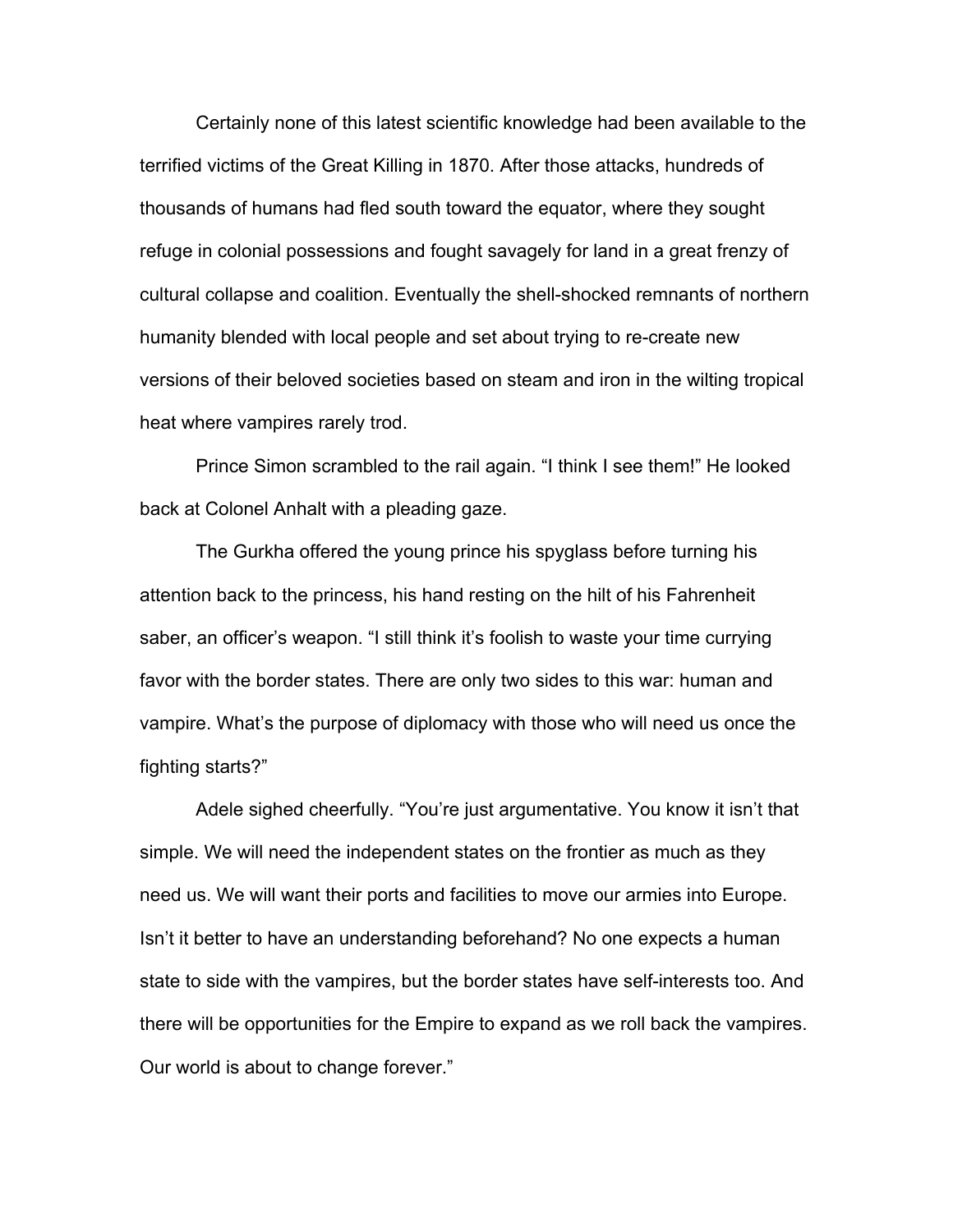Adele's world was very different from the one her great-grandfather would've known, and which she had read about in history books. There were new Great Powers that were like the resurrected corpses of the world powers at the time of the Great Killing. Her own Equatorian Empire was built on the ruins of the British Empire. It stretched from India to South Africa, with its great capital set amid the dusty mosques of Alexandria. The American Republic was a republic in name only. It was ruled by an oligarchy of wealthy families from its center in the torrid quietude of Panama with firm control over most of Central America and the West Indies, and growing hegemony over the southern region of the old United States. When the vampires attacked Japan, that emperor removed himself to Singapore and spread his power over the green temples of Malaya and much of Southeast Asia. The world over, a dizzying array of semi-independent city-states struggled along the vampire frontiers, where warm summers made it difficult for the monsters to extend their power on a permanent basis.

Those who traced their heritage to the north remained galled by the vampire clans' continuing domination of the old lands. They always talked of returning "home" and driving the vampires back into the darkness.

Now that moment was at hand.

The human states believed they were sufficiently reorganized to strike and had the proper technology to counter the swift, savage hordes of the vampire clans. A brutal War of Reconquest would begin with the coming of spring in the north.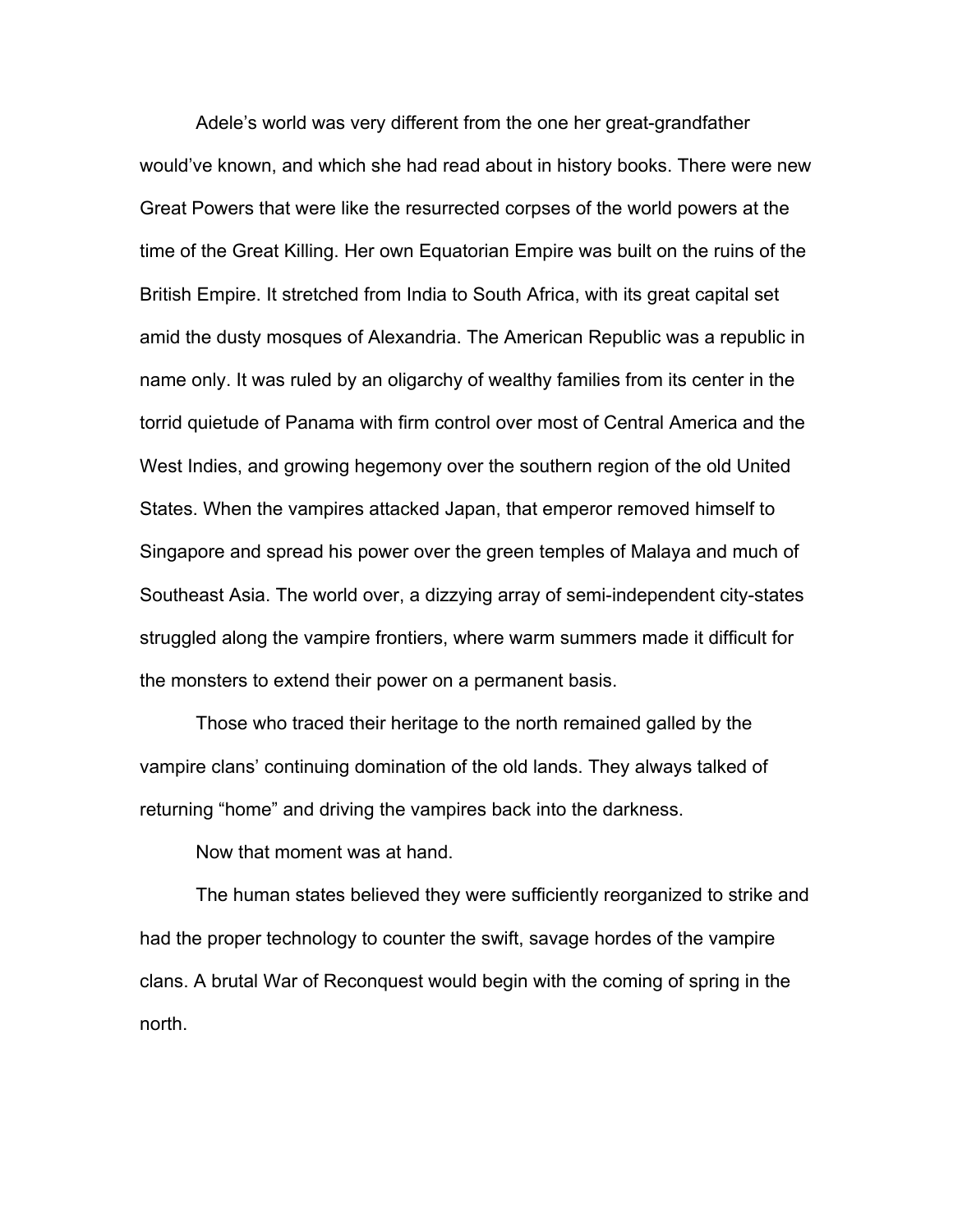And Princess Adele, standing windswept on the deck of *Ptolemy*, was a lynchpin in the strategy. It was her birthright to be part of the bloody struggle for the future of the world. She was the matrimonial prize that would unite the two greatest human states into an allied war machine.

Adele regarded the imposing figure of Colonel Anhalt and laughed at his worried scowl. "Thank you for your concern, but surely nothing will happen. We are far south of clan territory. Marseilles hasn't been attacked in—what—fifteen years?"

"Seven, Highness."

"Seven then. And the weather is quite warm. As our meteorologists predicted."

Anhalt grunted in tepid acceptance of her logic.

"And I have my White Guard around me." Adele smiled at the furrowed brow on the dark face before her. "You'll keep me safe, won't you, Colonel Anhalt?"

There was a sudden and surprising glisten of moisture in Anhalt's hard eyes. "With my life, Your Highness."

Adele replied, "Dear Anhalt. Where would I be without you?"

"I pray you never have to find out."

"I as well."

A nervous young naval officer stopped and bowed. "The admiral's compliments, Your Highness. He says we will have chemical lights momentarily, and perhaps you should consider moving belowdecks."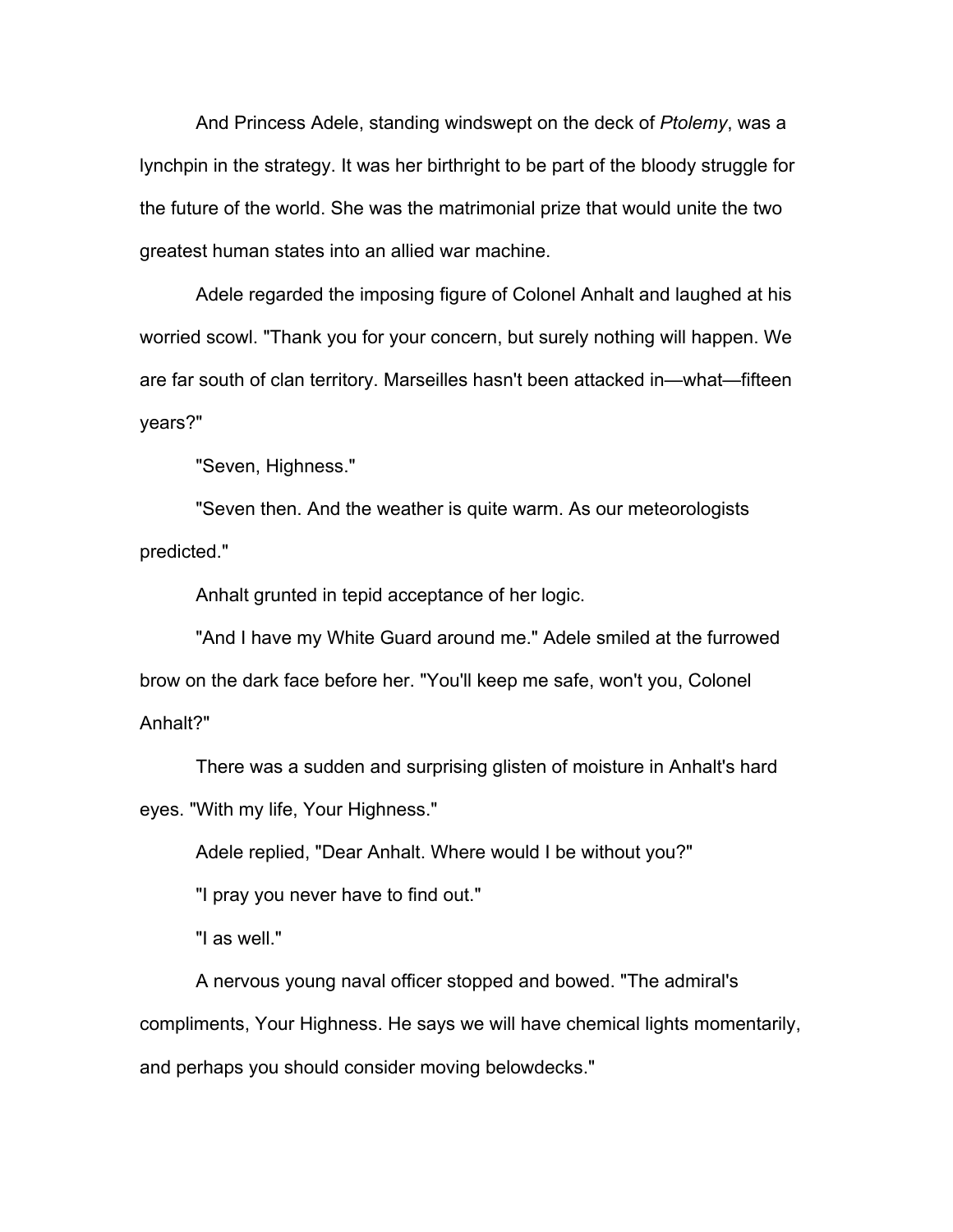The princess replied with proper formality, "Thank you, Lieutenant Sayid." And she noticed his surprise and pride that the imperial heir recalled his name. "I think that two vampires would hardly dare attack an imperial capital ship of one hundred guns."

"One hundred and fifteen guns, Your Highness," the boy responded stiffly.

"Indeed?" Adele smiled. "Impressive. But in any case, since vampiric vision is reputed to exceed a cat's, surely they could easily perceive the better part of a regiment on deck."

Lieutenant Sayid raised a knuckle to his brow in salute and immediately turned to pass orders to the bosun's mates with a less nervous voice. Then he pulled appropriate signal flags and stuffed them into hardened gutta-percha cylinders. The foot-long cylinders went into shining copper pneumatic tubes and were shot to the platforms high in the ship's rigging.

Princess Adele watched as gangs of sailors clambered up the shrouds and ratlines toward the gigantic, gas-filled dirigible overhead. The dirigible was encased in a tightly crosshatched metal eggshell designed to protect it from enemy cannon fire. A row of three wooden masts extended laterally from each side and also along the top spine of the steel frame. Sails were set in concert with filling and evacuating parts of the multichambered dirigible, to propel and steer the massive airship. It was an intricate ballet; a wonder to watch.

Simon glanced at his big sister. "You want to be up there with them, don't you?"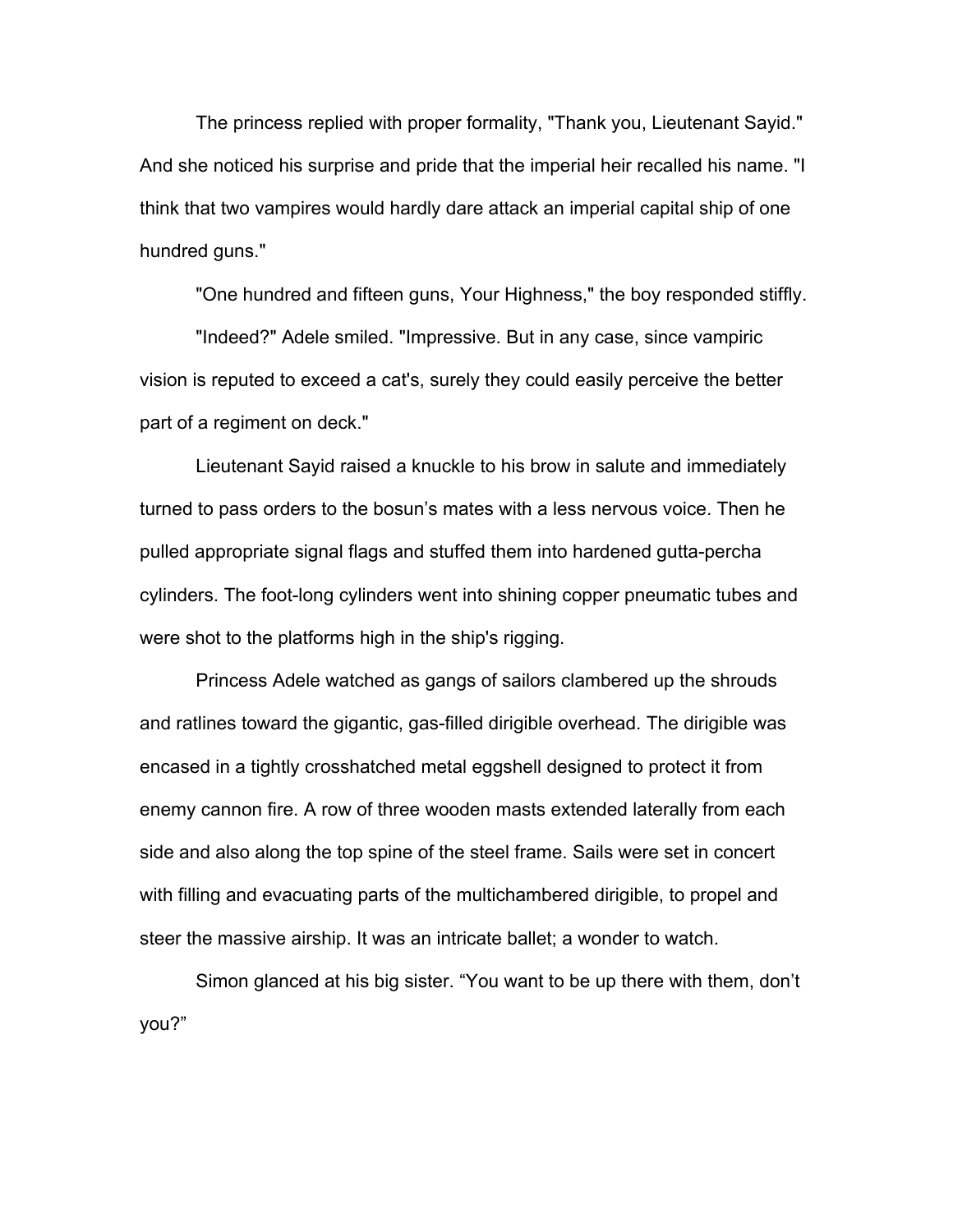A startled Adele began, "Don't be silly. . . ." Then she stopped and responded honestly, "Yes. And so do you."

The boy laughed and nodded his head vigorously, craning his neck to get a glimpse of the fearless sailors. Adele dropped her arm around her brother's shoulders and followed his gaze upward, feeling a powerful desire to climb the quivering lines alongside the sailors and scale the dizzying main topmast swaying high above the airship to feel the clouds on her face. She envied those simple men who shouted, laughed, and even sang in the wind-ripped tops with only the sureness of their grip separating them from a long but certain death.

On the blustery quarterdeck, Lieutenant Sayid interrupted her thoughts by touching the brim of his cap politely. "Your Highness, if you would please step to this spot between the carronades. I would be loath for you or the prince to be struck by an inconsiderate falling airman."

Simon immediately planted himself and stared up at the swelling sails, forcing Adele to tow his rigid form against the rail. She began to say something to the young officer, but he was already engaged in another duty. With a heavy sigh, she leaned against the hard mahogany gunwale, content to monitor her restless brother in the gathering darkness.

A maid appeared from below with Adele's heavy cape and a coat for Simon. The weather was too warm for a cloak, and Adele would have refused, but the maid was only following orders. If the poor girl returned below with the cloak still in her possession it would create a crisis that would envelop Adele's entire staff. The maid confidently informed Adele that dinner was in exactly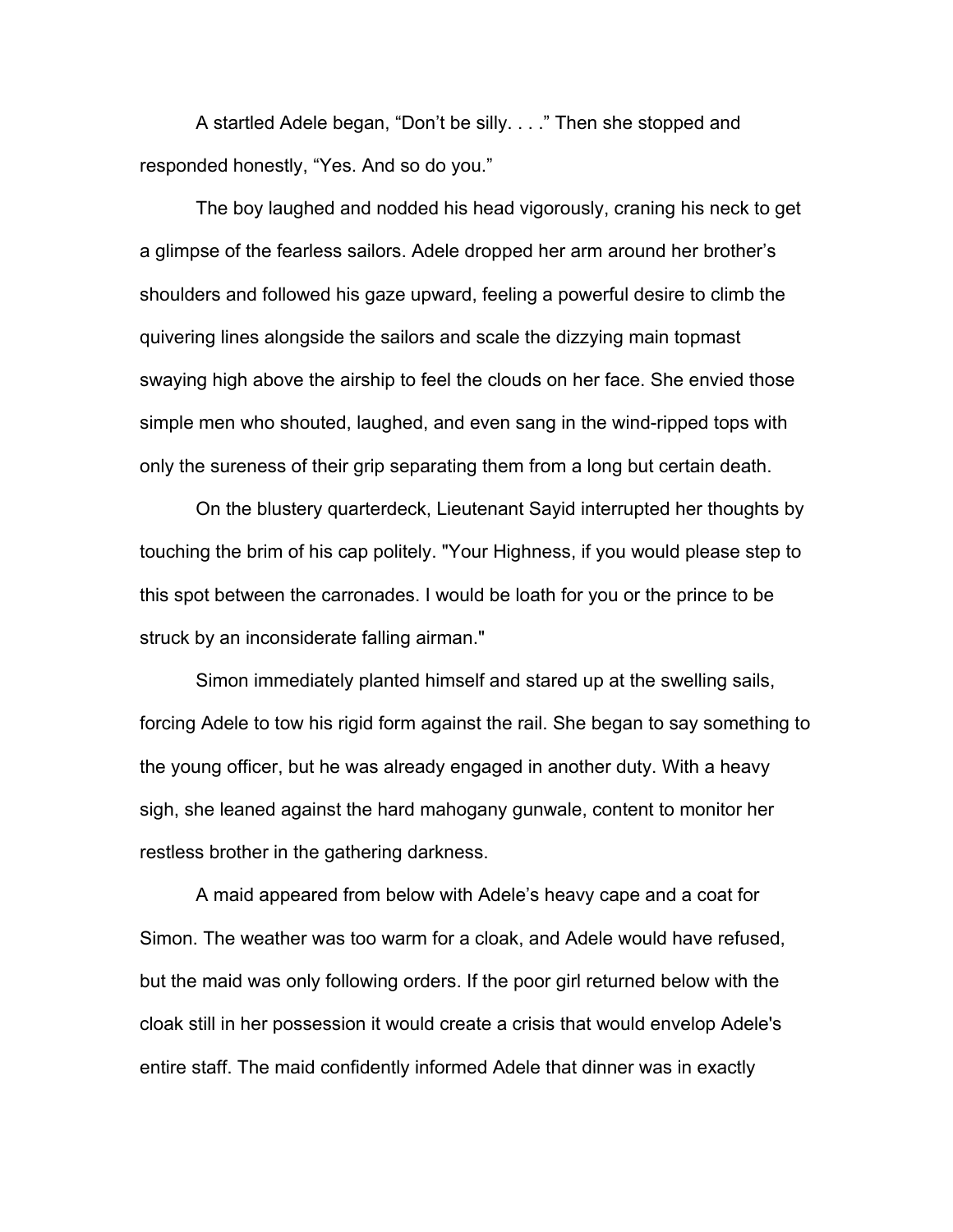twenty minutes. Then, on her way below, the servant exchanged light, bubbling words with the handsome Mr. Sayid. Adele watched them, fascinated by the mix of hesitance and boldness; a young woman, a handsome officer. Such charming simplicity.

A sudden flash of moonlight reflected in the ostentatious diamond ring on Adele's left hand and forced her to remember her wedding was barely a month away. It wasn't so much a wedding as the starting gun for the war, the signal that Equatoria and the American Republic were one. All the linen, china, and warships would be bound to the same household. Adele thought of the beautiful gold locket that held a picture of her Intended. Senator Clark. War hero. Vampire killer. Scion of a great American house. Undeniably handsome. He had the open brashness of an American, which in another situation she might have found attractive.

Still, the young woman had generally refused to think about the Impending Event because the thought of a stranger's weight on the other side of her bed caused many sleepless nights bathed in a frightened sweat and with a shortness of breath. She couldn't conceive of how her Intended's war-roughened hands would feel on her skin, nor did she want to. Her spy inside the Office of Court Protocol had confided to her that the issue of sexual commerce was still under negotiation and, although it probably could not be eliminated completely, it would at least be kept to the minimum necessary to conceive an heir. The marriage was a political necessity and, therefore, Adele's duty, but she doubted it would ever be more than that.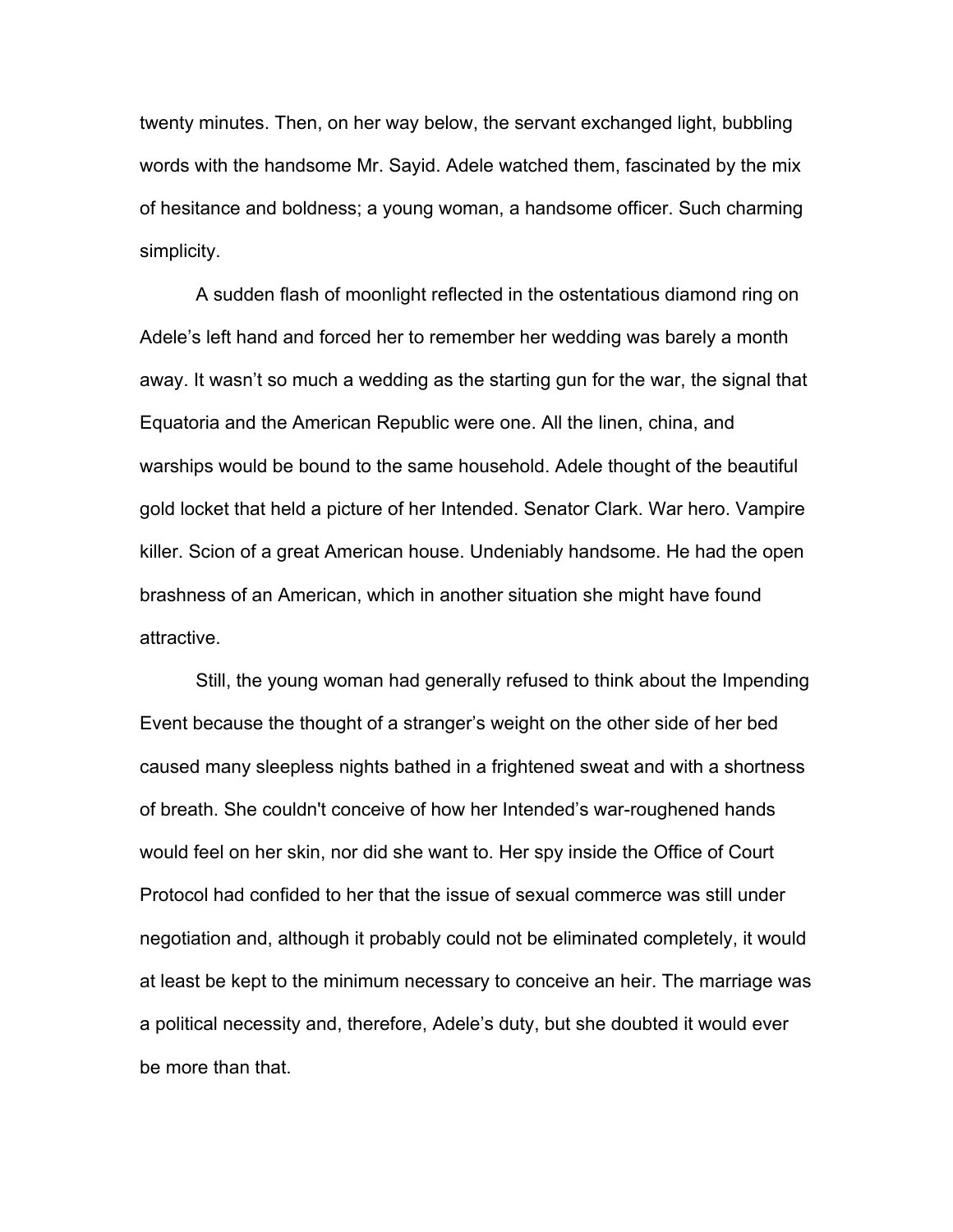Adele reached up absently and through her heavy blouse damp with perspiration she felt the small stone talisman hanging around her neck. She wore it instead of the beautiful gold locket with a photo of her Intended which was buried deep in her luggage. Her revered mentor, Mamoru, had given her the religious stone talisman for protection, and it gave her a sense of solemnity and calm. But Adele kept it hidden; no one could know that their princess wore such a superstitious item. Members of court already suspected that her youthful exuberance was a dreadful portent of her failure as empress. Surely they didn't need to know that she had a penchant for the occult and miraculous. The "better" class of people in Equatoria put religion and magic in the same category. Churches and mosques and temples still existed, and services were still held, but those who attended were viewed as quaint at best and deranged at worst. Mamoru was a very spiritual man, and Adele found that part of him fascinating. He claimed that spirituality and naturalism, as much as steel and steam, would destroy the vampires. It was only a matter of firm belief and correct practice.

*Ptolemy* began to glow with the quavering blurs of chemical bulbs. The other ships in the fleet appeared as vague yellow smudges in the night sky. Far beneath the ship the earth was hidden in a swallowing blackness that had fascinated and terrified Adele since they had left the civilizing lights of the Empire for the vampire frontier of southern France.

Prince Simon's urgent voice interrupted Adele's thoughts. "Do you think we'll meet the Greyfriar out here?"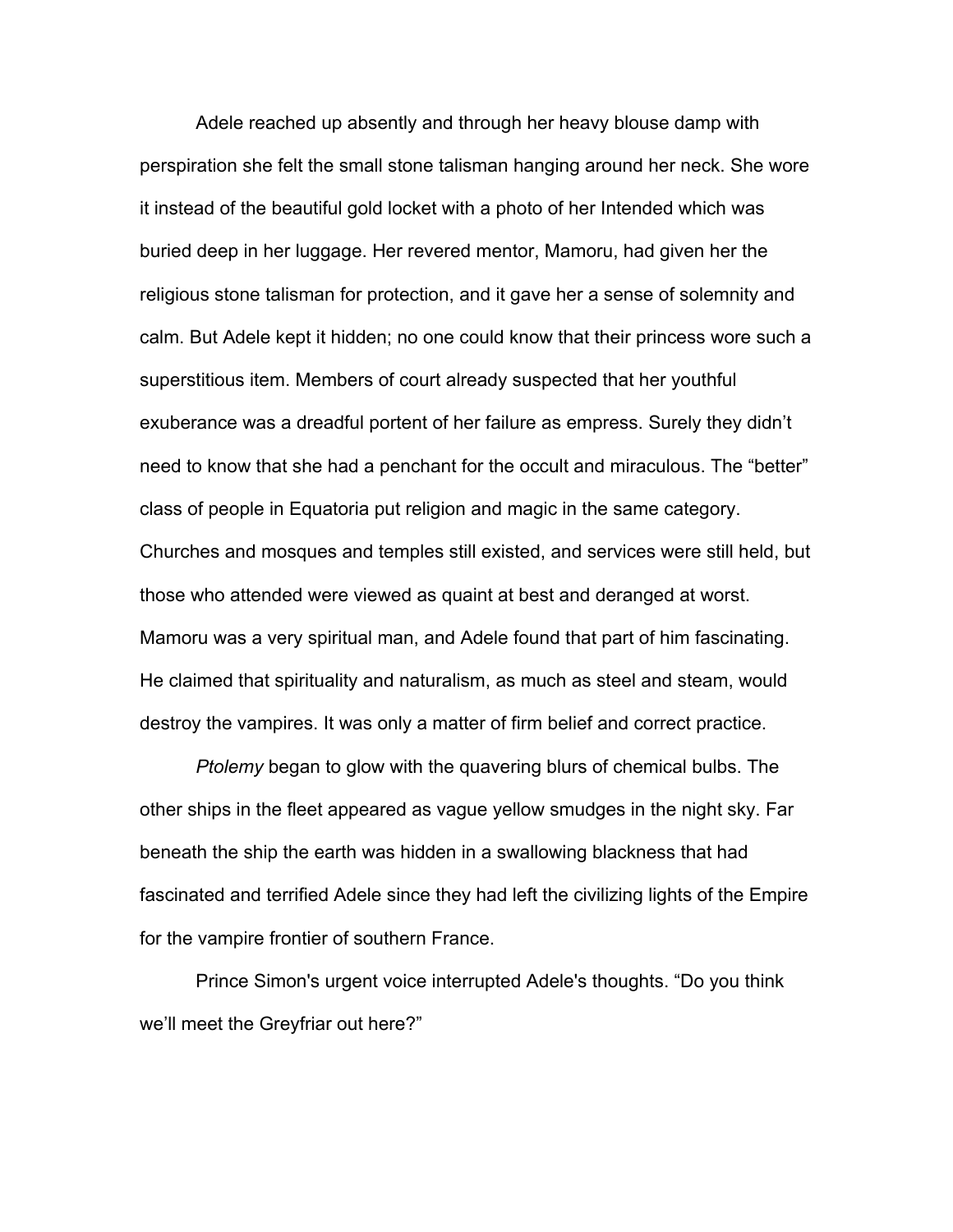Adele shook her head with confusion. "What? The Greyfriar? What in the world are you talking about now?"

"The Greyfriar! He's a hero who fights the vampires in the north."

"Oh, yes. No, of course not. He's not even real, Simon. Just a story to make people feel better."

Simon narrowed his eyes at his sister's ignorance. "He's not a story. He's real. I saw pictures in a book. He carries swords and guns and wears a mask. People say he killed a hundred vampires in Brussels. A hundred!" The young prince began to wave his arm around as if he had a sword, striking and slashing. "He's a master fencer with all blades! His swords move so fast vampires can't see it! Whoosh whoosh whoosh! Their heads are rolling before they even know the Greyfriar is there! Hah! Colonel Anhalt, you believe in the Greyfriar, don't you?"

The soldier said over his shoulder with mock solemnity, "Indeed I do, Your Highness. I heard he killed a hundred vampires in Brussels too."

"You see, Adele! I told you!"

Adele replied, "Simon, be still."

"Why can't we meet him? I'll bet if we told him we were coming, he'd meet us. We're the royal family of Equatoria."

"We can't see him because he's not real! Now stand still and mind me!" Simon huffed. "Well, then, will they let me command the ship?"

"No, of course not," Adele snapped irritably. Then she blinked and said more softly, "Not now. Perhaps tomorrow when it's light."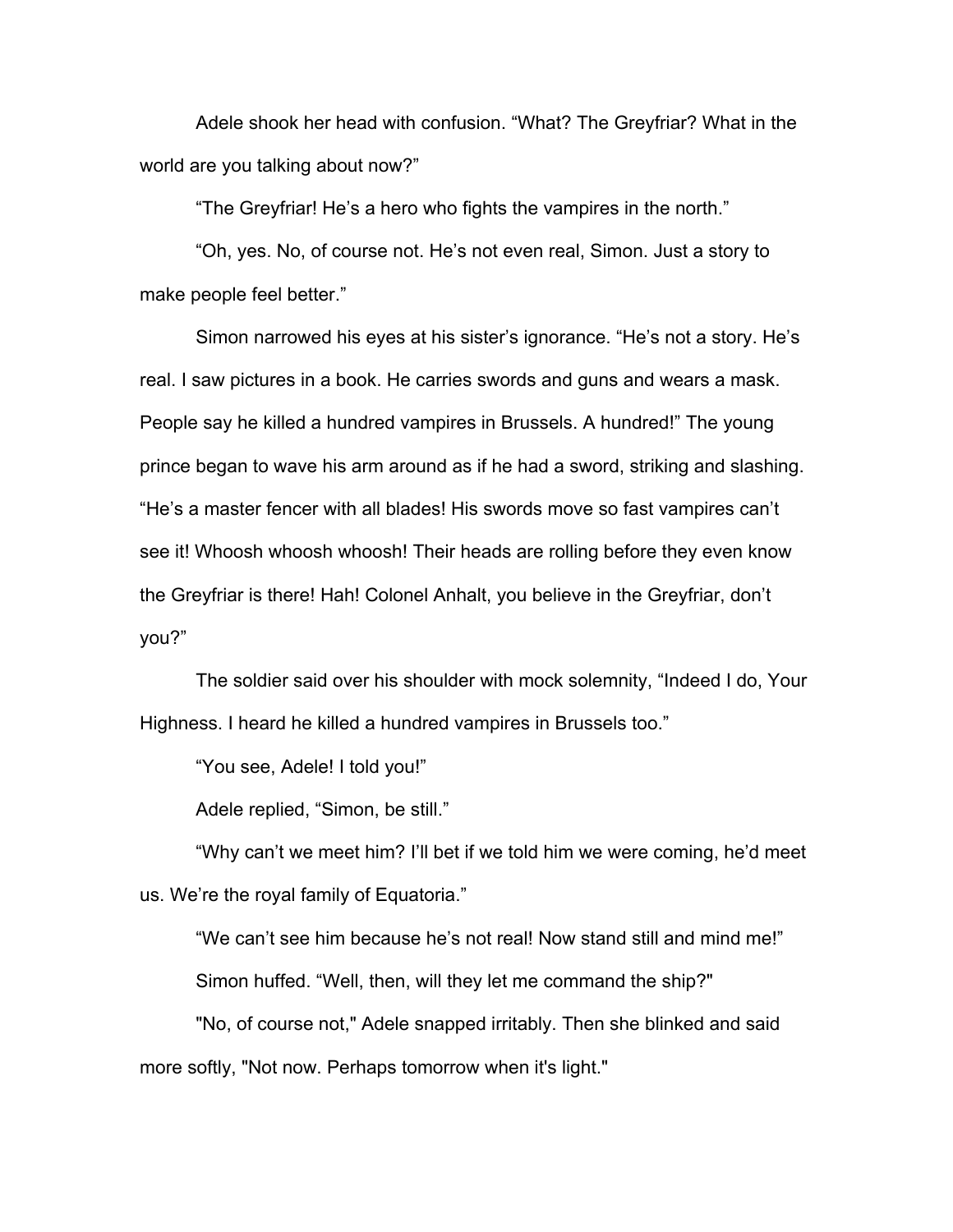Adele wanted to nurture Simon's youthful curiosity and excitement, not stifle it. His enthusiasm was important. The Empire needed men like Simon, brazen and curious. Currently at court, to her dismay, there already were far too many of the venal type of man he would become if the palace drudges got their talons on him.

"Why not?" Simon wandered from her side, intent on exploring the ship's wheel, where blazingly bright copper pneumatic tubes gathered to form something like a Baroque organ. Prince Simon was due to become an officer in the Imperial Navy, and this idea excited him.

Colonel Anhalt coughed commandingly at the young prince as small hands played over the pneumo tubes.

Adele darted from the rail and grabbed her brother's arm. "Simon, don't get in the way!"

"I'm not going to hurt anything!" the boy retorted.

They were interrupted by the clack of a pneumo arriving from the tops.

With his back straight, Colonel Anhalt said to Simon, "Would Your Highness care to retrieve that signal from the chief of the top mizzenmast?"

With a yelp of joy, Simon lifted a round copper flap, and a rubber cylinder dropped out into his hand along with a splash of dark liquid. "Ew. What's this?" He lifted his stained fingers into the yellow light.

Oil or grease, Adele thought with mild exasperation, automatically reaching into her pocket for a handkerchief. Anhalt stared at Simon's hand with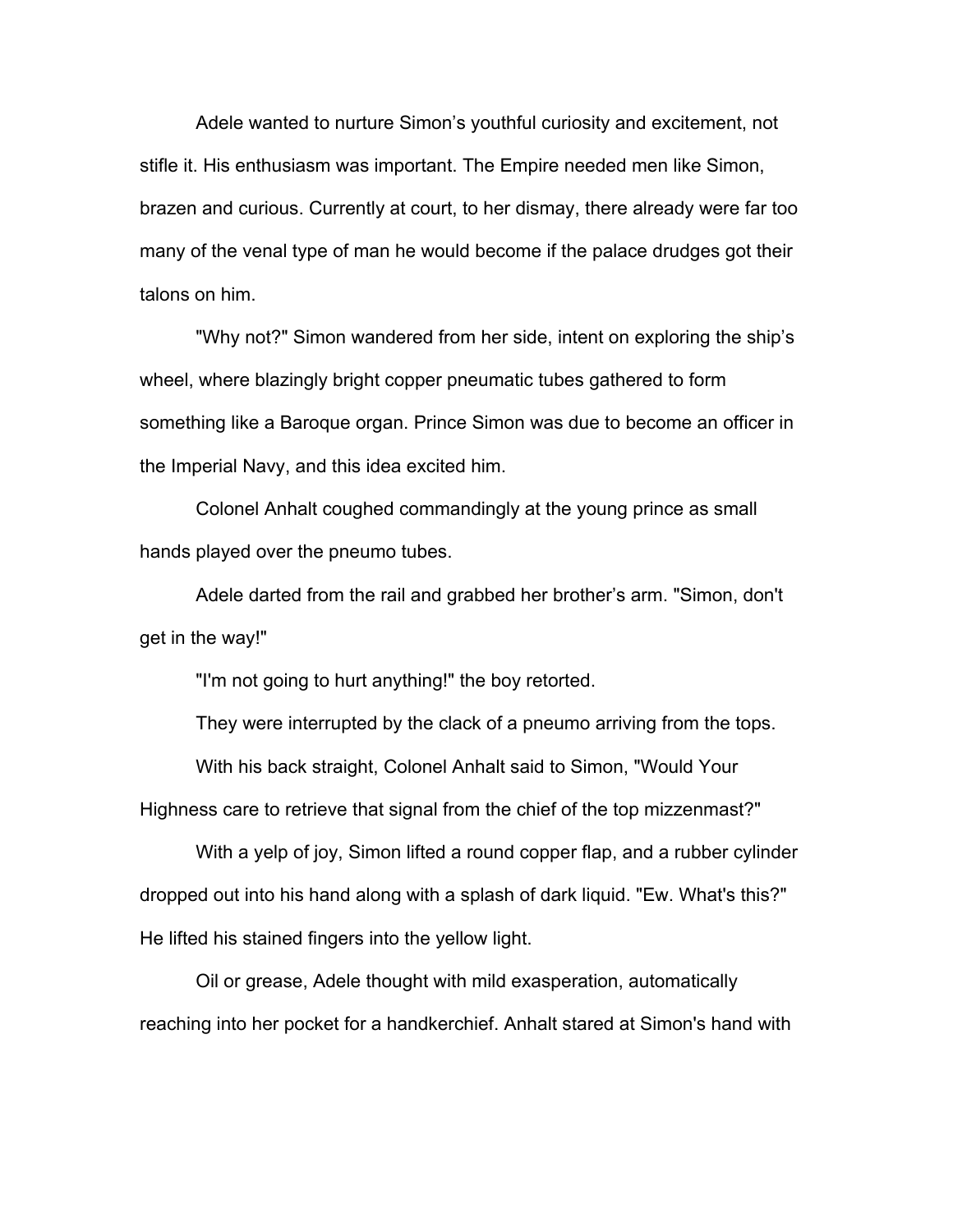furrowed brows. He pulled the pneumo cylinder from the boy's grasp and sniffed it.

"Blood," the rough soldier murmured. Abruptly his stern visage turned on a horrified Princess Adele. His voice was firm and demanding. "Your Highness, take your brother below, if you please."

Adele put one hand instinctively on the hilt of her dagger and with the other tugged Simon toward the main hatch as Colonel Anhalt gazed up at the vast dirigible one hundred feet over his head as if trying to see through it to the invisible topmasts above. Several naval officers on the quarterdeck stopped chatting among themselves and watched with growing interest.

Suddenly the airship lurched. Adele grabbed a pneumatic tube for support and pulled her brother back to his feet. In the rigging high above, she saw a figure tumble sickeningly, flipping this way and that, unable to grasp a safe hold until he shot past the deck into the black atmosphere below the ship. Before Adele could understand that sudden tragedy, another man fell and then another. Then she saw strange shadowy things moving with unnatural agility down through the lines, pulling hand over hand towards the deck.

Two dark cadaverous figures settled to the deck amidships with no sound and lifted their bloodstained faces into the light. Adele saw true savagery for the first time. These vampires were not stories or frightening figures in the distance; they were real, covered in blood that glistened in the lamplight. She clutched her brother close.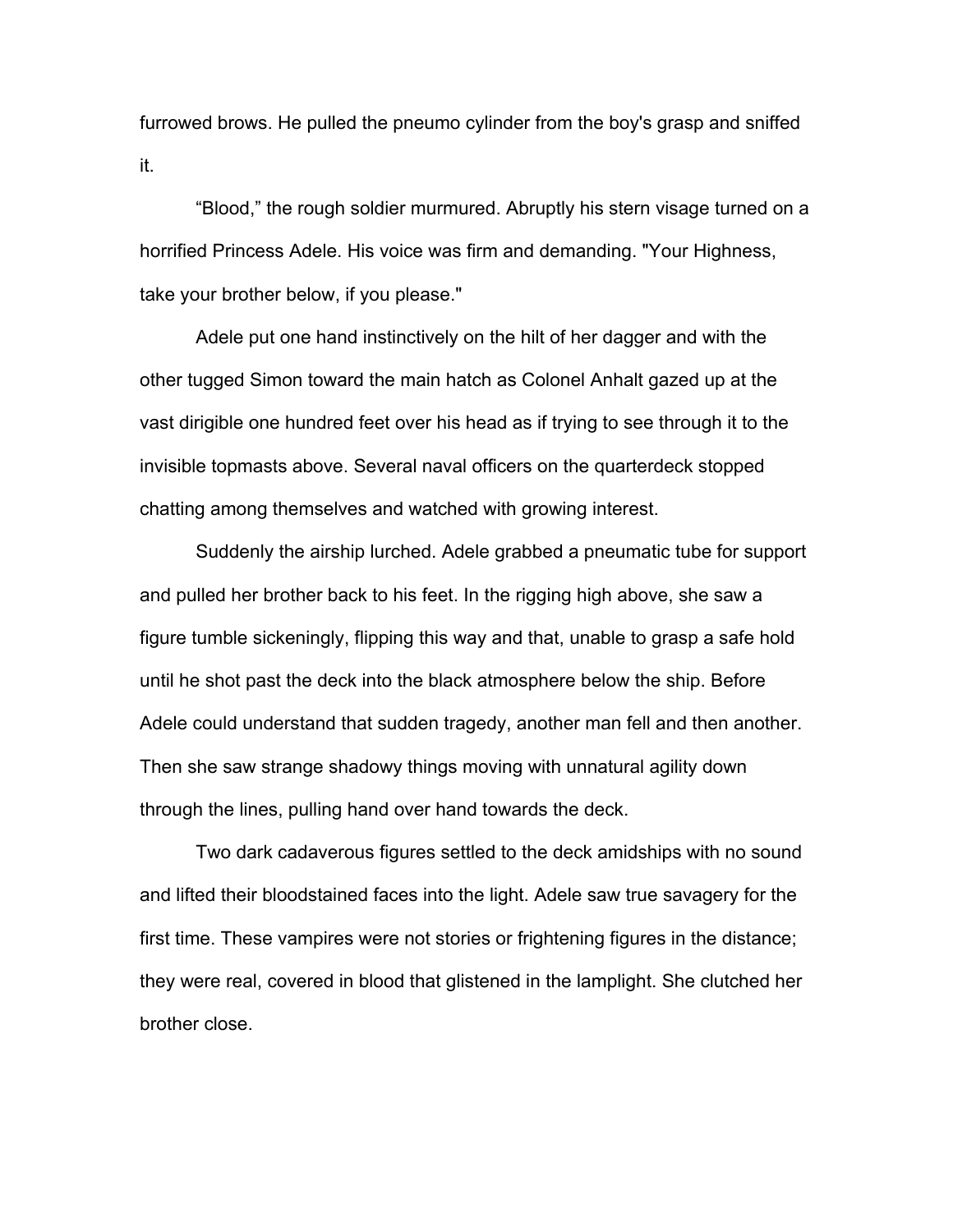Sailors stared at the horrific intruders. A squad of redjackets raised their rifles and opened an erratic fire. One vampire was blown off his feet. The other streaked forward, a blur in the half-light, and two soldiers screamed. The wounded vampire then bounded to his feet and also rushed into the fight. It was a short, bloody affair.

Two other vampires dropped onto the quarterdeck, hissing like cats, only yards from Adele and Simon. One leapt at Simon, too fast for Adele to scream or react.

The vampire's head exploded and the body tumbled.

Anhalt appeared at Adele's side with a smoking revolver extended and Fahrenheit saber in hand. "Get below! Quickly!" He fired twice, hitting the second vampire in the head, and it dropped palsied to the deck.

"Form square!" Anhalt bellowed over the staccato gunfire erupting across the deck. "Fix bayonets! Up and out! Up and out!" Soldiers scrambled for the quarterdeck and gathered into a ragged square around the main hatch. The men fumbled with bayonets and tried to work their rifles as they'd been drilled, each trooper alternating their aim out or up to cover both ground and air. Some young faces were blank, others stained with horror and blood.

Adele sent her brother down into the companionway. She saw the rigging over her head was full of vampires, perhaps a hundred of them squirming and crawling, like a dead tree full of caterpillars. Then the two royals were below, where soldiers and sailors raced frantically through the corridors. Officers shouted orders and counterorders that were lost in the din of tramping feet.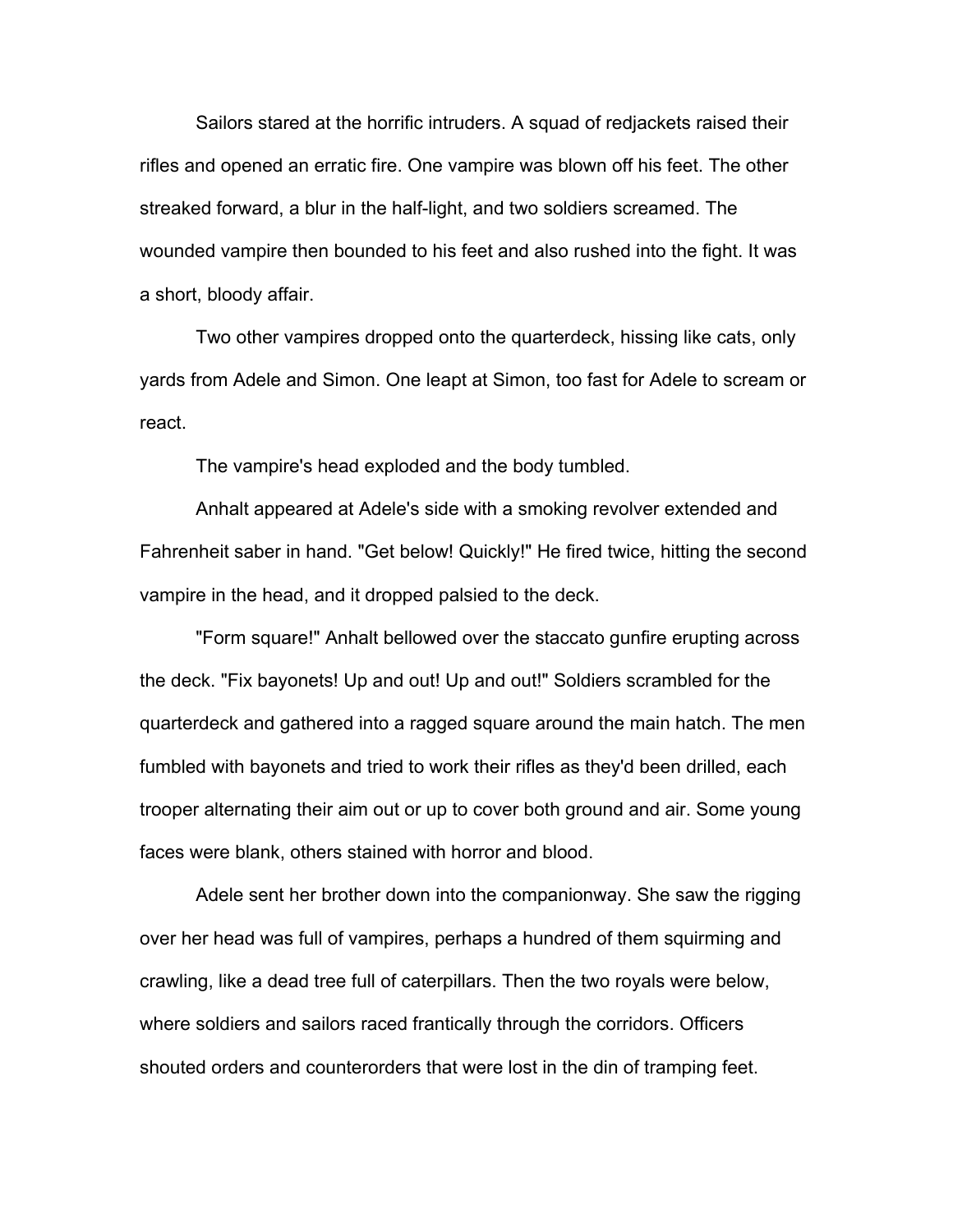Anhalt dropped quickly through the hatchway and detailed five soldiers to accompany Adele and Simon into the bowels of the ship.

They went down and down, past the acrid-smelling chemical room, into the reeking orlop deck. They were taken to a small dark chamber, fore or aft Adele could no longer say, inhabited by goats, pigs, and crates of chickens.

"You'll be safe here, Your Highness." A soldier shoved the royal siblings into the manger, then slammed the door shut.

For a long time, neither Adele nor Simon spoke in the blackness. She hugged her brother, noticing that he was shivering, his unblinking eyes staring at a small goat that stood in the straw nearby. They strained to hear traces of the battle, hoping for hints of victory. Surely, the finest troops of the Equatorian Empire could defeat vampire raiders. The vampires would flee like vermin once they realized that this was not a lazy merchant vessel that had strayed too far north.

The room shuddered and made a heart-sickening lurch to starboard. Simon screeched and squeezed Adele as they tumbled across the manger. Trying to cushion Simon's body, she hit the bulkhead amidst a pile of chicken crates. Adele lifted a crate off her brother and brought him closer.

After several frightening minutes in the dark, the door flew open and Colonel Anhalt appeared with a horrid gash marring his dark face, his tunic torn and drenched in blood. He carried a trooper's carbine and his saber, smoking with boiling blood. "Highness, quickly if you please. The ship is going down."

Adele climbed to her feet. "Lifeboats?"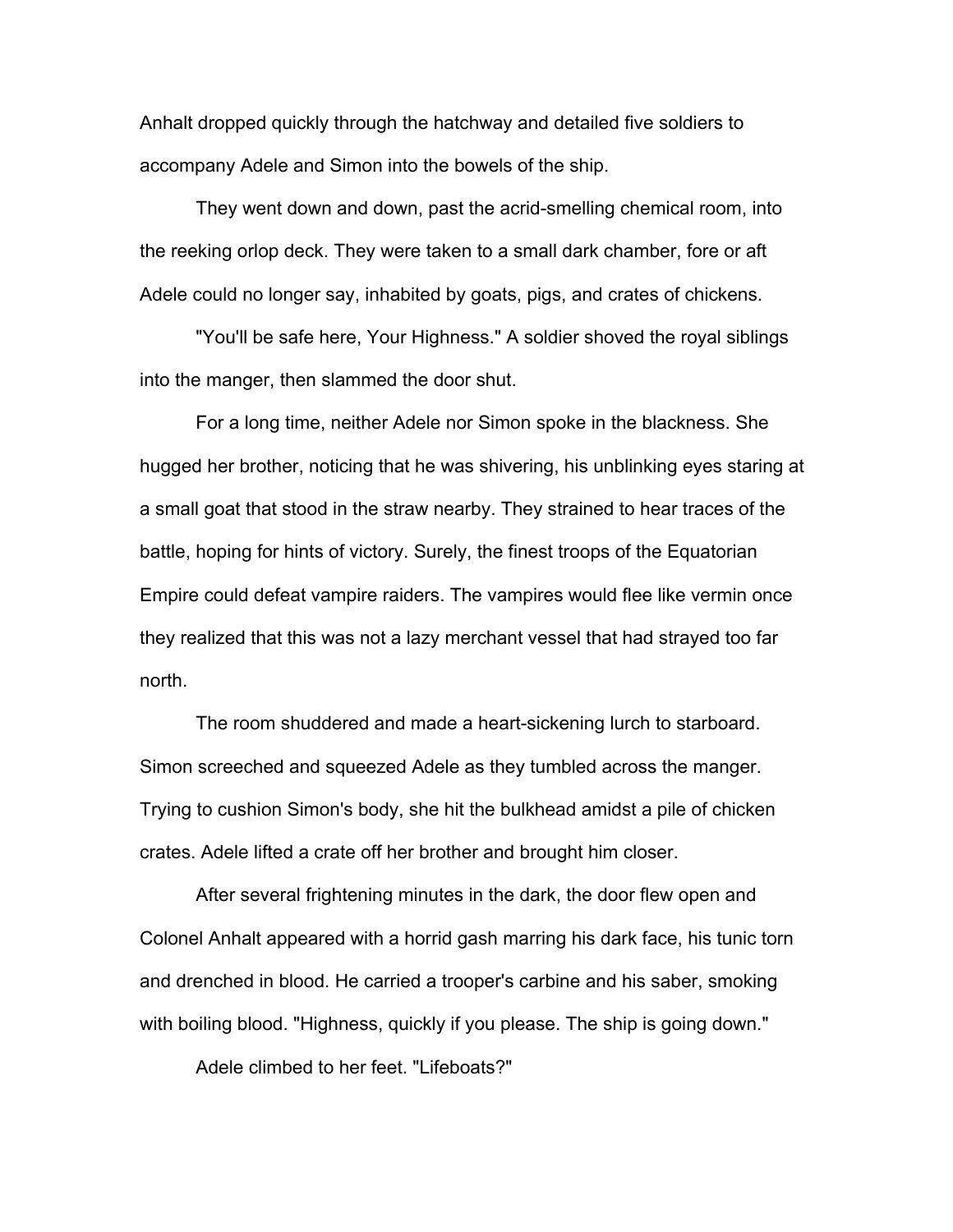"No." Anhalt shepherded the royal pair from the room. "Too unsafe." Airship lifeboats were small gondolas attached to chemically inflated balloons; easy prey to vampires. Three soldiers moved ahead and four fell in behind. As the group climbed to the gun deck the chemical lighting went out, plunging the ship into pitch black. The hallway was listing at a rough angle, and footing was treacherous. Ahead, sailors were filling a room with mattresses and rolled hammocks. Anhalt indicated for Adele and Simon to go inside. "Stay here, Your Highness. And don't worry."

Adele pushed Simon to the floor, where he stayed compliantly. Sliding her hand off her brother's stiff shoulder, she moved back to her trusted Gurkha colonel and whispered, "What's our situation?"

Anhalt hesitated, but after staring into the steady eyes of the young woman he admired, and again realizing why he admired her, he said, "The vampires have destroyed most of the sails and damaged the dirigible. And we can no longer stay aloft. The White Guard is losing the deck."

"How is this possible?" she asked, incredulous. "Raiders don't—"

"These aren't raiders, Your Highness. This is a full-scale attack by clan packs. They mean to destroy this ship. Perhaps the entire convoy."

"That's incredible! Surely we have the firepower to stop them."

"I hope so. Vampires are desperately hard to kill. The monsters do not know they are injured until they are in pieces. Even with a Fahrenheit blade, you have to destroy a vital organ or sever their head."

"How many are there?"